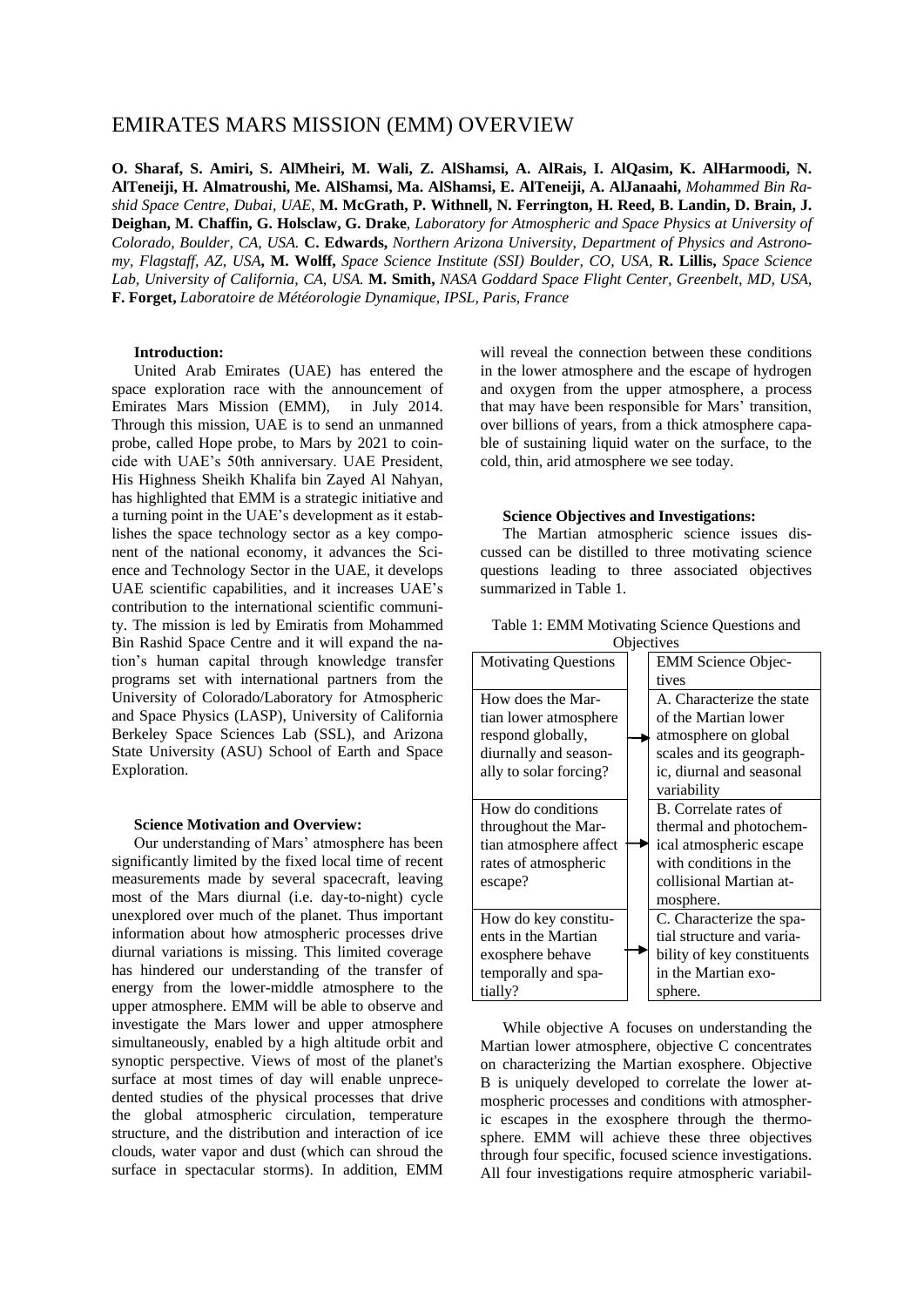ity to be determined on sub-seasonal timescales, to enable understanding of the effects of heliocentric distance variation and planetary obliquity on dynamical processes in all regions of the atmosphere. The correspondence between the mission objectives and investigations are shown in Table 2.

| Table 2: EMM Science Objectives and Investigations |
|----------------------------------------------------|
|----------------------------------------------------|

| <b>EMM Science Objec-</b>                                                                                                                           | <b>EMM</b> Science Investiga-                                                                                                                       |
|-----------------------------------------------------------------------------------------------------------------------------------------------------|-----------------------------------------------------------------------------------------------------------------------------------------------------|
| tives                                                                                                                                               | tions                                                                                                                                               |
| A. Characterize the<br>state of the Martian<br>lower atmosphere on<br>global scales and its<br>geographic, diurnal<br>and seasonal variabil-<br>ity | 1. Determine the three-<br>dimensional thermal<br>state of the lower at-<br>mosphere and its diurnal<br>variability on sub-<br>seasonal timescales. |
| B. Correlate rates of<br>thermal and photo-                                                                                                         | 2. Determine the geo-<br>graphic and diurnal dis-<br>tribution of key constit-<br>uents in the lower at-                                            |
| chemical atmospheric<br>escape with condi-                                                                                                          | mosphere on sub-<br>seasonal timescales.                                                                                                            |
| tions in the collisional<br>Martian atmosphere.                                                                                                     | 3. Determine the abun-<br>dance and spatial varia-<br>bility of key neutral spe-<br>cies in the thermosphere<br>on sub-seasonal time-<br>scales.    |
| C. Characterize the                                                                                                                                 | 4. Determine the three-                                                                                                                             |
| spatial structure and                                                                                                                               | dimensional structure                                                                                                                               |
| variability of key                                                                                                                                  | and variability of key                                                                                                                              |
| constituents in the                                                                                                                                 | species in the exosphere                                                                                                                            |
| Martian exosphere.                                                                                                                                  | and their variability on                                                                                                                            |
|                                                                                                                                                     | sub-seasonal timescales.                                                                                                                            |

*Investigation 1.* Investigation 1 will determine the three-dimensional thermal state of the lower atmosphere and its diurnal variability on sub-seasonal timescales. During this investigation, EMM will measure vertical temperature profiles from the surface to an altitude up to 50 km. Along with Investigation 2, EMM will sample the Martian lower atmosphere on sufficient spatial and temporal scales to elucidate the processes driving global circulation in the current Martian climate. To satisfy this investigation, the physical parameters needed are the atmospheric temperature profiles, measured through the absolute radiance of the CO2 absorption band, and the surface temperature of Mars, measured through the absolute radiance over a subset of the spectral range.

*Investigation 2.* Investigation 2 will determine the geographic and diurnal distribution of key constituents in the lower atmosphere on sub-seasonal timescales. To complete this investigation and to better understand the processes that are driving the global circulation in the current Martian climate, EMM will sample the key constituents (ozone, water vapor, water ice and dust) that are present in the lower atmosphere on sufficient spatial and temporal scales to (along with investigation 1), usefully constrain current state-of-the-art models of the atmospheric circulation. To satisfy this investigation, the physical parameters needed are the ice optical depth (at 12  $\mu$ m and 320 nm), dust optical depth (at 9  $\mu$ m and 220 nm), ozone column abundance (at  $245 - 275$ nm), water vapor abundance (at  $25 - 40$  um), and the surface temperature of Mars.

*Investigation 3.* Investigation 3 will determine the abundance and spatial variability of key neutral species in the thermosphere on sub-seasonal timescales. During this investigation, EMM will provide a measure of the dynamics and energetics of the thermosphere, through which all escaping particles must travel, as it forms the lower boundary of the exosphere. This will be done through determining the column abundance and spatial variability of the key neutral species: oxygen, carbon, and carbon monoxide in the thermosphere. To satisfy this investigation, the physical parameters needed are the column densities of oxygen (130.4nm & 135.6nm), carbon (156.1nm & 165.7nm), and carbon monoxide (CO 4PG: 140–170nm) in the thermosphere with a relative accuracy (between species) of 30% and a spatial resolution of less or equal to 300 km at nadir (i.e. the resolution of global 3-D atmospheric models). These species are expected to vary in a timescale of  $\sim$ 1 day and their impact on the exosphere is expected in a timescale of ~1 week.

*Investigation 4.* Investigation 4 will determine the three-dimensional structure and variability of key species in the exosphere and their variability on subseasonal timescales. This investigation is since it is focused on the exosphere, the channel through which Mars' atmosphere escapes to space. During this investigation, EMM will determine the threedimensional structure and temporal variability of the neutral exosphere species hydrogen and oxygen through far ultraviolet measurements made from multiple viewing angles on a weekly cadence or better. Rates of hydrogen escape can be derived by EMM ability to measure optically-thin Lyman beta (102.6 nm) hydrogen emission up to 1.6 Mars radii, allowing intensities to be converted directly to column densities and thereby better constraining three dimensional representations of the exosphere. Further, EMM will periodically measure Lyman Alpha emission up to 10 Mars radii, where it becomes optically thin and where the hot, escaping component of the velocity distribution can be better separated from the colder, bound component. On the other hand, Mars' atomic oxygen corona results almost entirely from dissociative recombination of molecular oxygen ions (the most abundant in the thermosphere/ionosphere). This exothermic photochemical reaction results in fast neutral oxygen atoms with a range of energies up to  $\sim$ 3.6 eV. Those that escape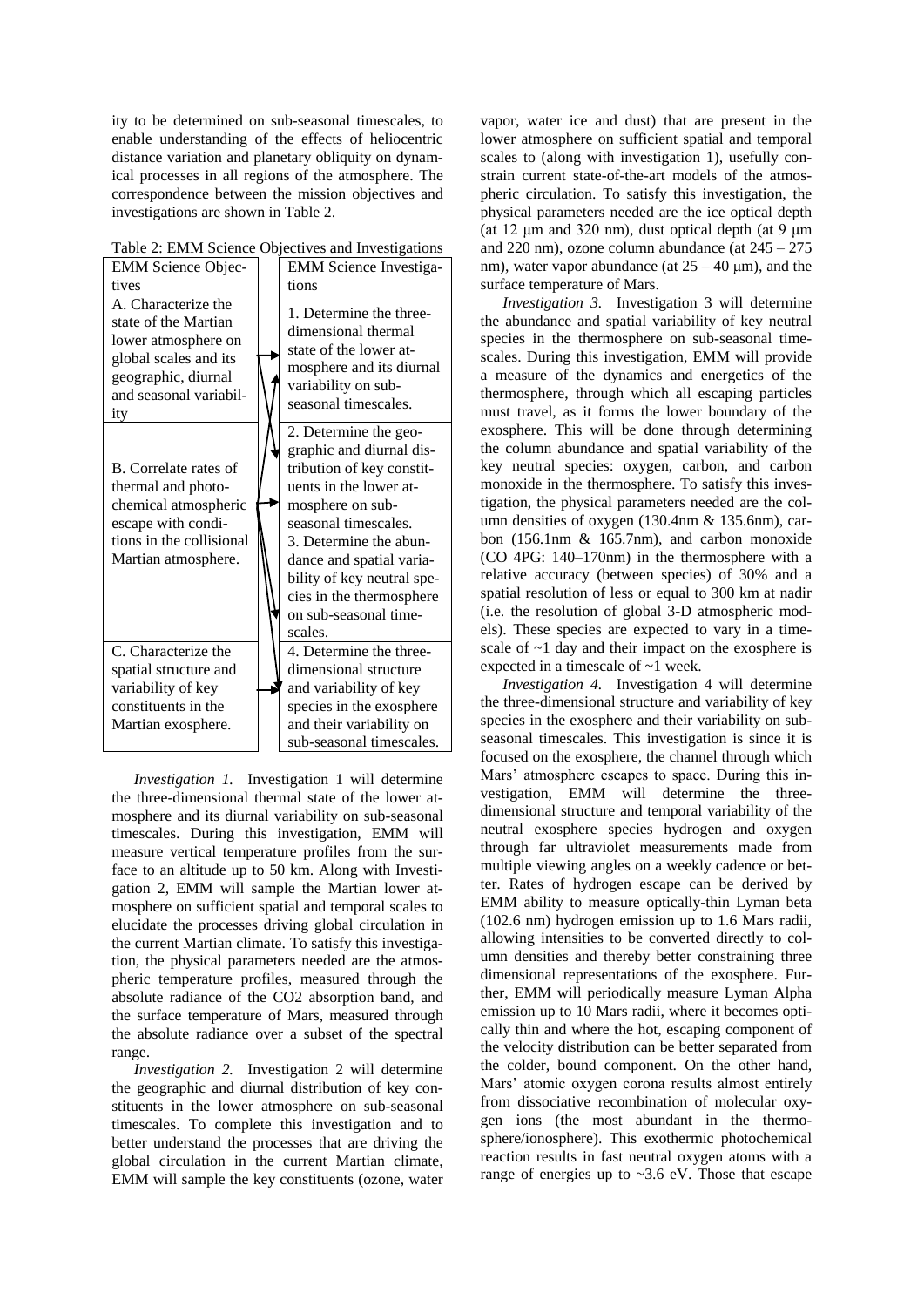the collisional atmosphere and reach the nearcollisionless exosphere can be divided into 2 different categories: those with greater than and less than escape velocity (2 eV). Observations of the OI 130.4 nm FUV emission from 200 km altitude out to several Mars radii will allow these two populations to be separated and hence enable the determination of the rate of photochemical escape of atomic oxygen.

Thus, to satisfy investigation 4, the physical parameters needed are the densities of both hydrogen and oxygen in the Martian exosphere. The expected spatial scale of exospheric variability can be of thousands of kilometers with a timescale of variability of  $\sim$  1 week.

#### **Instruments Overview:**

EMM will collect information about the Mars atmospheric circulation and connections through a combination of three distinct instruments that image Mars in the visible, thermal infrared and ultraviolet wavelengths and they are the Emirates eXploration Imager (EXI), the Emirates Mars InfraRed Spectrometer (EMIRS), and the EMM Mars Ultraviolet Spectrometer (EMUS). A summary of the three instruments is in Table 3.

| Payload  | EXI            | <b>EMIRS</b> | <b>EMUS</b>  |
|----------|----------------|--------------|--------------|
| Capabil- | Ultraviolet-   | Fourier      | Ultraviolet  |
| ity      | Visible        | transform    | imaging      |
|          | camera         | infrared     | spectro-     |
|          |                | spectrome-   | graph        |
|          |                | ter          |              |
| Supplier | LASP &         | ASU $\&$     | LASP $\&$    |
|          | <b>MBRSC</b>   | <b>MBRSC</b> | <b>MBRSC</b> |
| Spectral | $205 - 235$ nm | $6 - 40$ mi- | $100 - 170$  |
| Range    | 245-275nm      | crons        | nm           |
|          | 305-335nm      |              |              |
|          | 405-469nm      |              |              |
|          | 506-586nm      |              |              |
|          | 620-650nm      |              |              |

Table 3: EMM Payload

The primary science goal of EXI is to measure the optical depths of dust and water ice in the Martian atmosphere at 220 nm and 320 nm, respectively, as well as the column abundance of ozone. In contrast, EMIRS will measure the global distribution of key atmospheric parameters over the Martian diurnal cycle and year, including dust, water ice (clouds), water vapor and temperature profiles. In doing this, it will also provide the linkages from the lower to the upper atmosphere in conjunction with EMUS and EXI. As for EMUS, it is designed to measure relative changes in the thermosphere and the structure – radial extent and scale height – of both the hydrogen and oxygen exospheres. Additionally, it will measure changes in the structure of the corona with season, solar inputs, and lower atmosphere forcing (e.g. dust storms). Measurements of both hydrogen and oxygen

in the upper atmosphere are essential for determining the loss of water from the upper atmosphere.

## **Spacecraft Overview:**

The EMM spacecraft, named Hope, is the combination of the instrument suite and spacecraft bus. The spacecraft launch mass is estimated at 1500kg with a primary structure consisting of aluminum panels with aluminum facesheets. While in space, Hope will operate using solar arrays and batteries and will communicate with ground antennas using 1.5m diameter high gain antenna. It has as well a Small Deep Space Transponder that performs uplink and downlink of data and supports deep space tracking for navigation purposes. For attitude determination, it has a redundant pair of 3-axis inertial reference units and a redundant pair of star trackers. For attitude control, it will have a set of 4 reaction wheels, as well as Reaction Control System thrusters for momentum dumping.

### **Mission Timeline, Operation and Lifetime:**

EMM design, development and testing phase extends from mid-2014 to mid-2020 for a total of 6 years before launch takes place in summer 2020. Figure 1 summarize the mission timeline.

|              | Concept               |
|--------------|-----------------------|
| 2015         | Preliminary           |
| 2016         | Design<br>Detailed    |
| 2017         | Design                |
| 2018         | Assembly              |
| 2019         | and Test              |
| 2020         | Launch and<br>Cruise  |
| 2021         | <b>MOI</b>            |
| 2022<br>2023 | Science<br>Operations |
| 2024         | Extended              |
|              | Operations            |
|              |                       |

Figure 1: EMM Timeline

The EMM operational life consists of the Cruise Phase that follows launch and it will be limited to instrument checkout and calibration activities. Following Mars orbit insertion, the Capture Orbit phase is characterized by a highly elliptical 35-hour orbit (500 km periapsis, 44,500 km apoapsis) from which all three instruments will be checked out and their science sequences tested, resulting in early observa